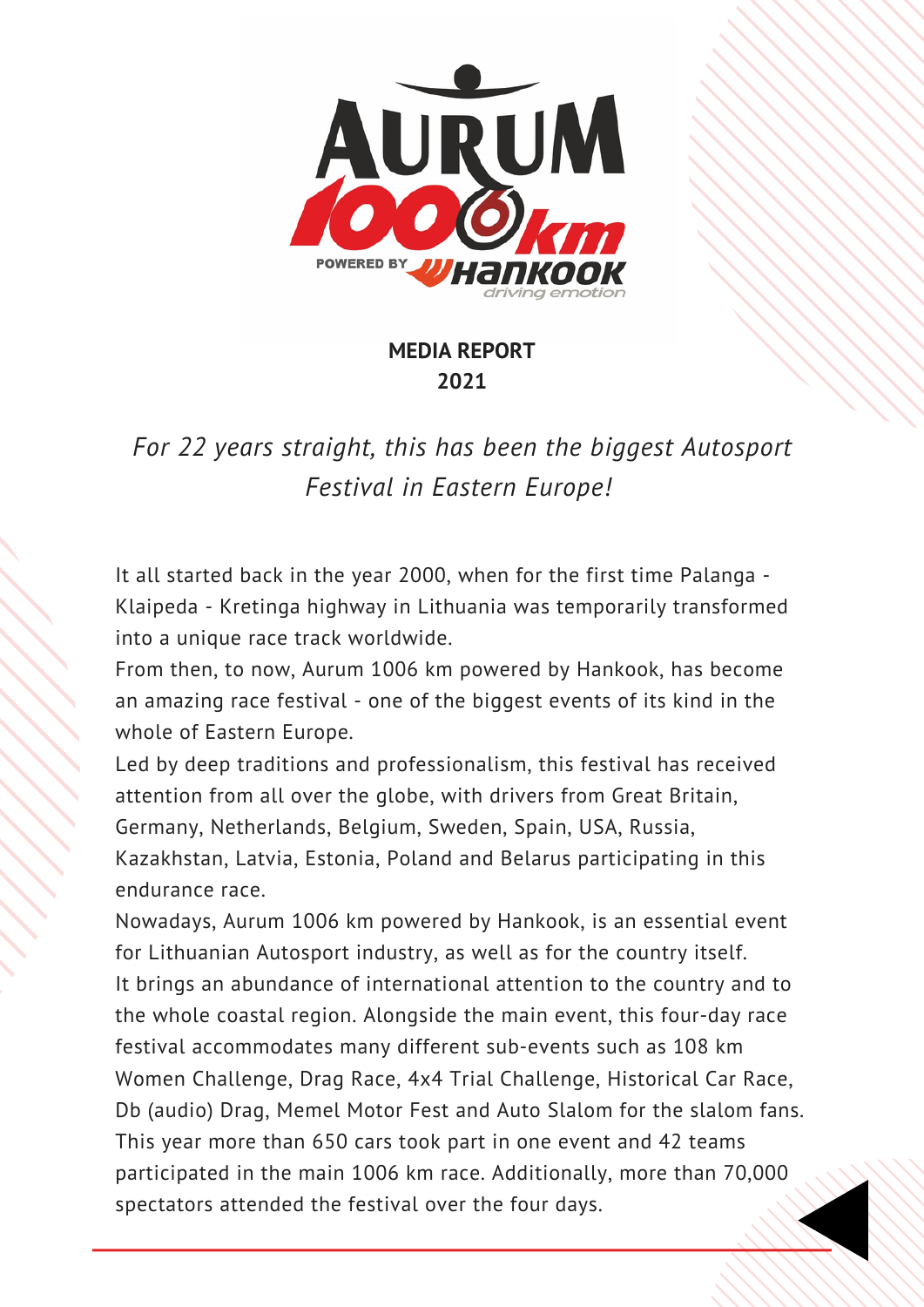## **TV Announcements of the event**

**A4+**

|                                |                        | <b>AURUM 1006 km powered by Hankook</b> |                  |  |
|--------------------------------|------------------------|-----------------------------------------|------------------|--|
| <b>Total</b><br><b>885 GRP</b> | Total                  | 444 GRP                                 | tv <b>3</b> .It  |  |
|                                | 630 GRP                | <b>185 GRP</b>                          | $\mathbf \Omega$ |  |
|                                | 108 km Women Challenge |                                         |                  |  |
|                                | 256 GRP                |                                         |                  |  |

# **Web TV broadcast results**

#### **Full 4 days LIVE broadcast via TV3PLAY.lt**

| とり<br>$\overline{1}$ | Video views (GA*)<br>54 593 | Users (GA)<br>11 693  |
|----------------------|-----------------------------|-----------------------|
| <b>Ant 91</b>        | Video views (GA)<br>6675    | Users (GA)<br>3 0 2 2 |
| <b>Ant St</b>        | Video views (GA)<br>3 3 3 6 | Users (GA)<br>1 4 8 2 |
| <b>Aul 41</b>        | Video views (GA)<br>2 2 1 1 | Users (GA)<br>1 2 1 8 |

**Total\*** Video views (GA)

**109 432**

Users (GA)

**37 827**

\*Including clips, lives, archives and all other material broadcasted live

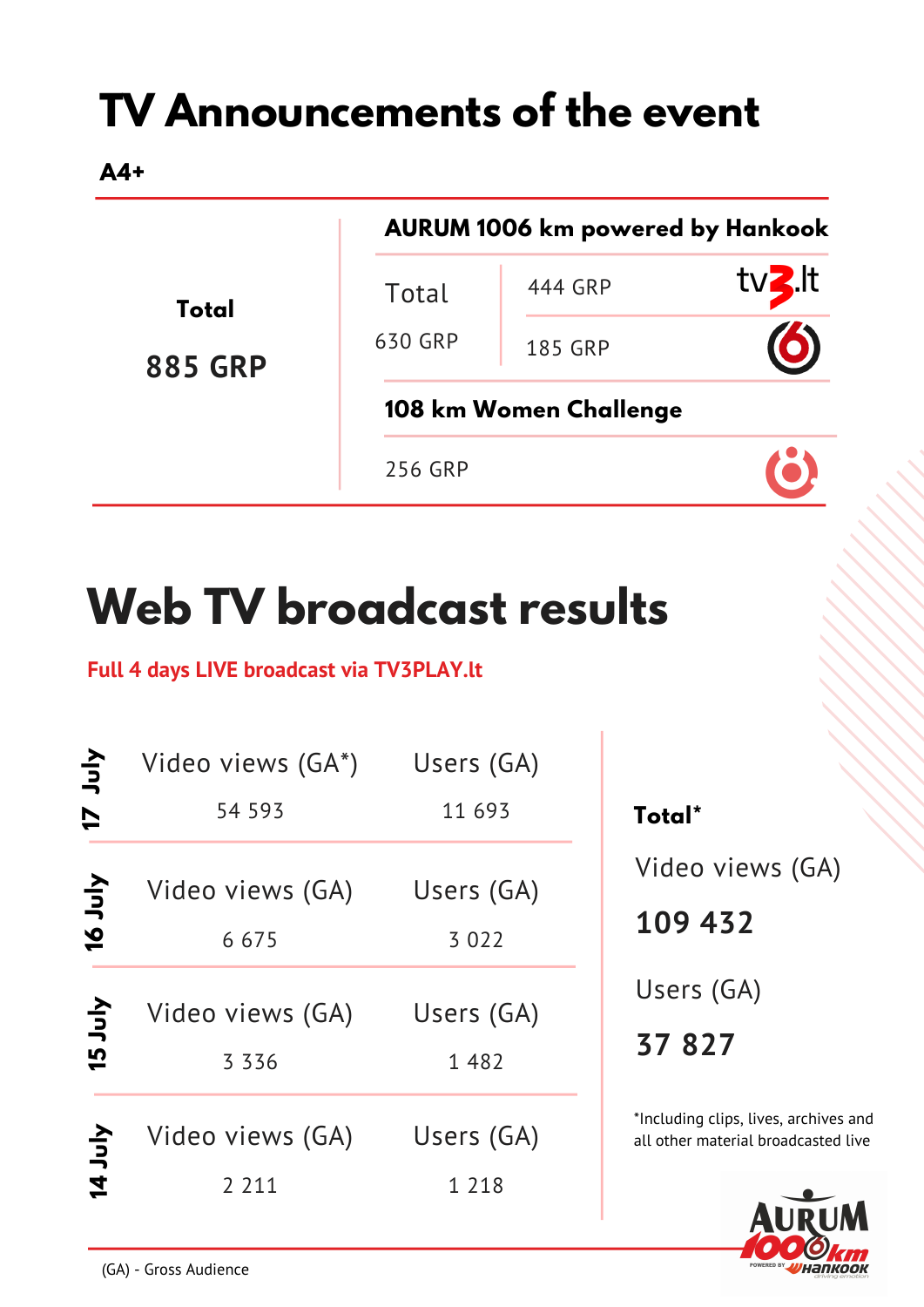### **TV Broadcast of the event**



**12 hours LIVE broadcast of the main race (11:00 - 23:00) GROUP A4+**

| <b>Reach (views)</b> | <b>Share</b> | <b>GRP</b> |
|----------------------|--------------|------------|
| 287 414              | 5.6          | 0.9        |





**GROUP A15-59**

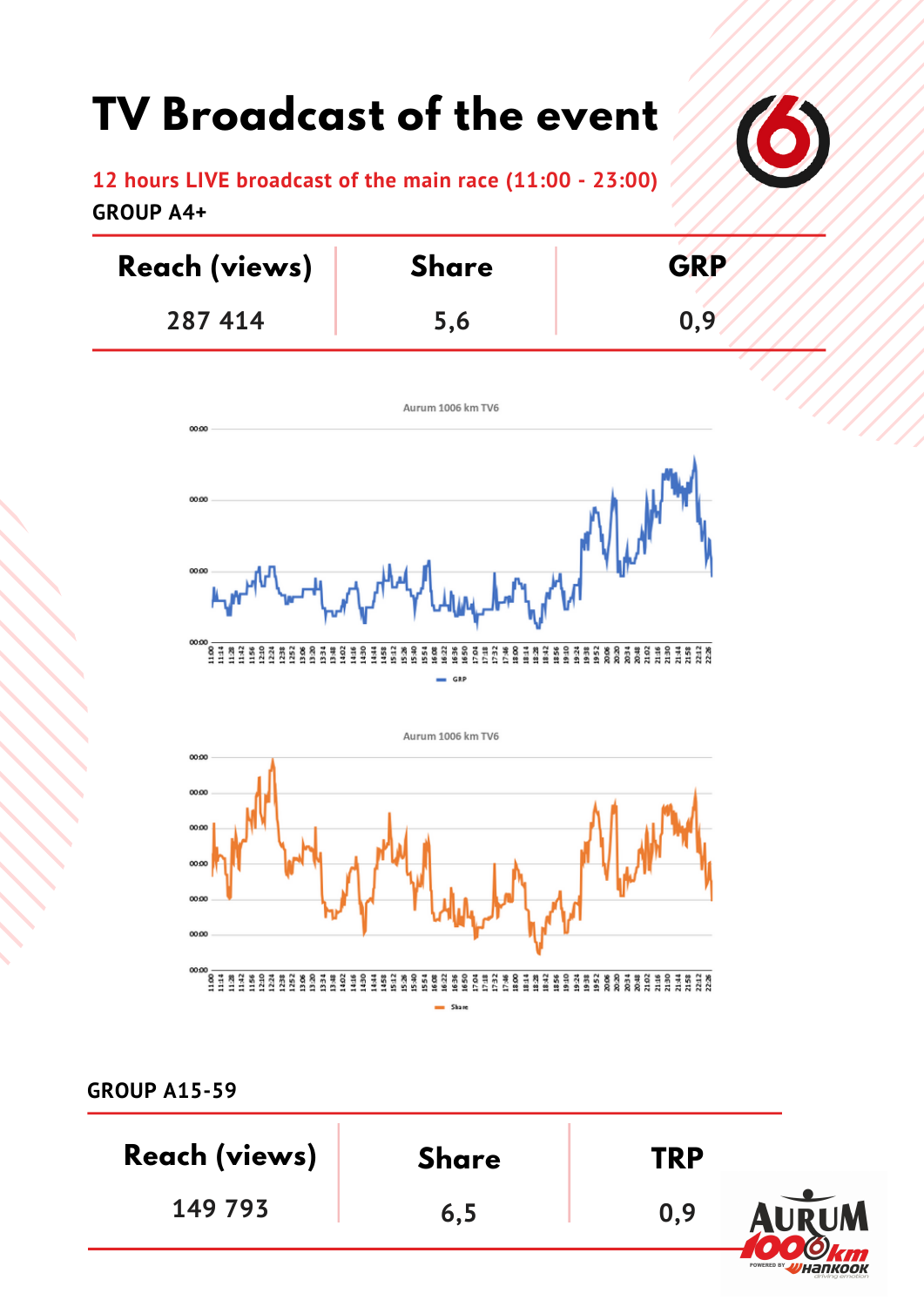

#### **Website statistics**

**From July 1st till 30th, 2021**

**www.racing.lt**

**56 000 Users**

**Average engagement time**

**2 min. 07 sec.**

**Page views**

**77 000**